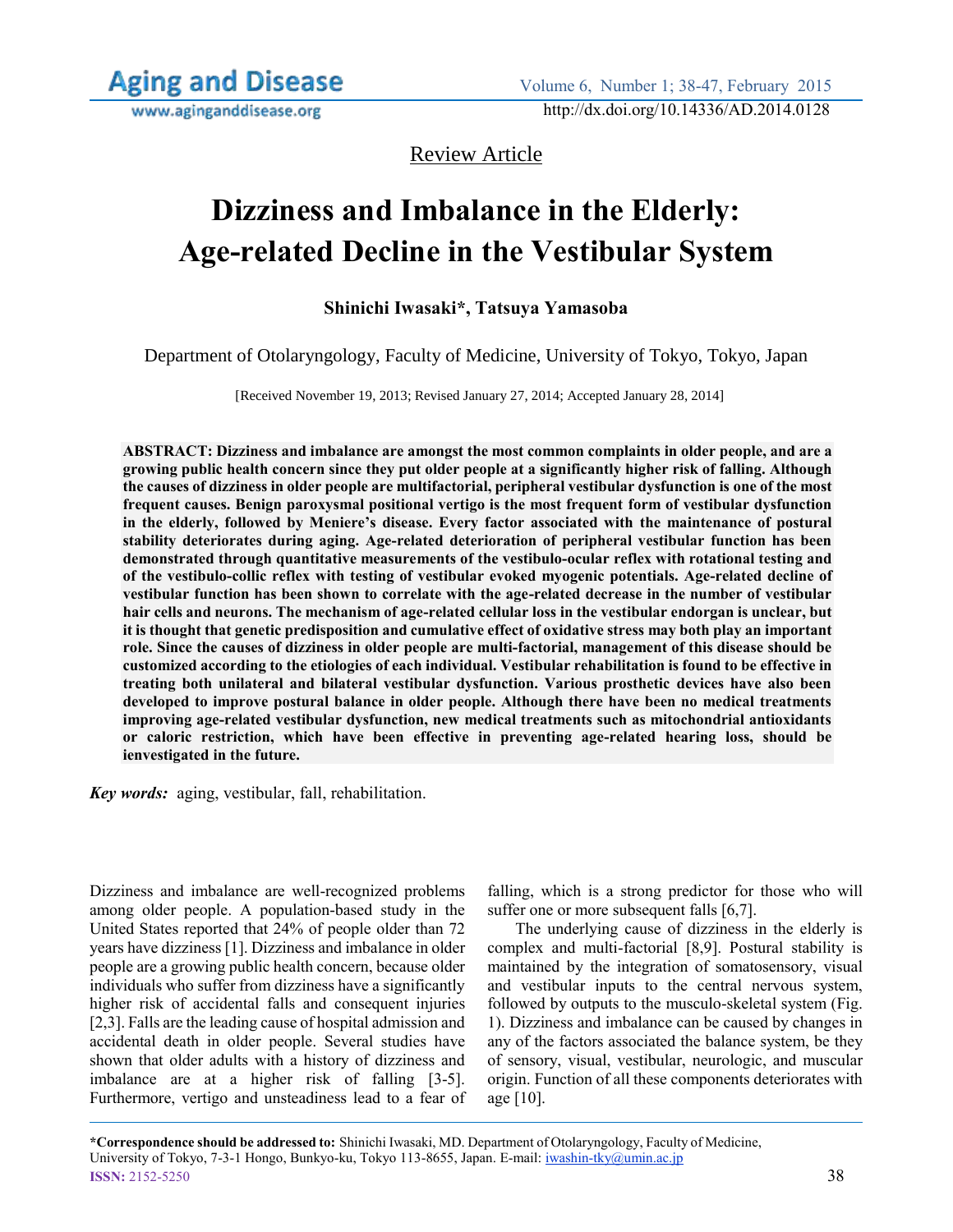

**Figure 1. Age-dependent changes in the system maintaining postural stability.** Postural stability is maintained by the integration of somatosensory, visual and vestibular inputs to the central nervous system, followed by outputs to the musculoskeltal system. Function of all the components deteriorates as the age advances.

This review will focus on the clinical characteristics of dizziness in the elderly and age-related changes in the peripheral and central vestibular systems, and will report some recent findings on cellular mechanism of aging and the possible treatment strategies for dealing with dizziness and imbalance in the elderly.

## **Prevalence of dizziness and imbalance in the elderly**

Dizziness and imbalance are one of the most common complaints among older people. The prevalence ranges from approximately 20% to 30%, depending on the definition of dizziness and the population studied [\[1,](#page-5-0)[11,](#page-6-5)[12\]](#page-6-6). A population-based study in the United States found that 24% of people older than 72 years reported having an episode of dizziness within the previous 2 months, lasting for at least one month [\[1\]](#page-5-0). Another population-based study in the United Kingdom reported that 30% of people older than 65 years have dizziness [\[11\]](#page-6-5). The prevalence of dizziness has a tendency to increase with age [\[1,](#page-5-0)[11\]](#page-6-5). A cross-sectional study in Sweden reported that the number of adults with dizziness increased up to approximately 50% in people older than 85 [\[13\]](#page-6-7).

The underlying causes of dizziness in the elderly vary widely [\[1,](#page-5-0)[8,](#page-6-2)[14-17\]](#page-6-8). Multiple factors including neurologic, cardiovascular, visual, vestibular, and psychological problems can cause dizziness in older people. Previous studies have reported conflicting results regarding the etiologies of dizziness depending on the diagnostic criteria adopted and the population studied. General population studies have usually assigned the causes of dizziness mainly on the basis of interview without performing any clinical examinations. A population survey in Germany reported that a prevalence of vestibular vertigo was 14% in the general population older than 70 years [\[14\]](#page-6-8). Their diagnoses were based on telephone interviews by medical staff. Studies in clinical settings were biased by the types of clinics and physical examinations performed. A prospective case control study conducted in general practices, in which general physical examinations were performed, reported 18% of patients with dizziness who were over 60 years old had a peripheral vestibular disorder [\[8\]](#page-6-2). On the other hand, a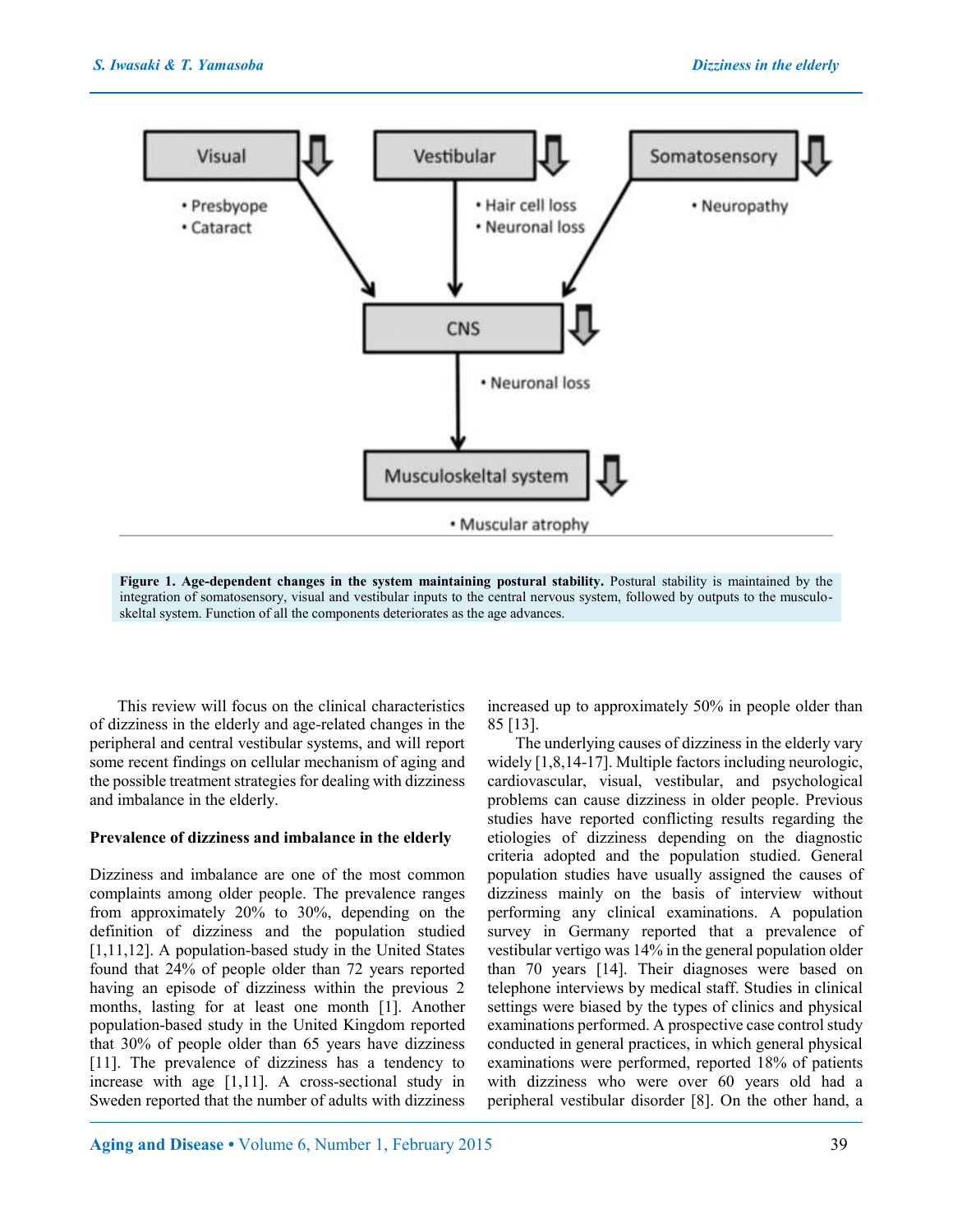prospective study in a neurology clinic, in which detailed neuro-otological examinations were performed, reported that peripheral vestibular dysfunction was the principal cause of dizziness in 56% of patients older than 50 years [\[15\]](#page-6-9). Similarly, cerebrovascular causes range from 0% to 70% [\[8](#page-6-2)[,18\]](#page-6-10), and psychiatric causes in 0% to 40% in older patients with dizziness [\[8,](#page-6-2)[15](#page-6-9)[,19\]](#page-6-11) depending on the clinical examination performed. In several studies, no specific diagnosis could be made to explain the symptoms in approximately 20% to 30% of older people with dizziness [\[8,](#page-6-2)[9](#page-6-3)[,17\]](#page-6-12). Belal and Glorig (1986) used the term presbystasis to describe this type of age-related problem that cannot be attributed to any known diagnosis [\[17\]](#page-6-12). On the other hand, other studies assigned multiple diagnoses in 18% to 85% of older people with dizziness [\[8,](#page-6-2)[15,](#page-6-9)[18\]](#page-6-10). Tinetti et al. (2000) proposed that dizziness in the elderly should be considered as a multifactorial geriatric syndrome involving many different symptoms and originating from many different causes, including cardiovascular, neurologic, sensory, psychological and medication-related problems [\[1\]](#page-5-0).

# **Peripheral vestibular disorders in the elderly**

In most studies regarding dizziness in the elderly, peripheral vestibular dysfunction is the first or the second most frequent cause of dizziness [\[8](#page-6-2)[,9](#page-6-3)[,15](#page-6-9)[,20\]](#page-6-13). Benign paroxysmal positional vertigo (BPPV) is the most frequent form of peripheral vestibular dysfunction, followed by Meniere's disease and vestibular neuritis [\[9,](#page-6-3)[15\]](#page-6-9).

BPPV is the most common cause of vertigo and dizziness from childhood through to old age, peaking at about 60 years [\[21\]](#page-6-14). Several studies have demonstrated an increase in incidence of BPPV in older people [\[20,](#page-6-13)[22](#page-6-15)[,23\]](#page-6-16). A recent epidemiologic study obtained from a large crosssectional neurotologic survey reported that lifetime prevalence of BPPV was estimated to be 2.4% and the one year prevalence of 1.6% but that one-year prevalence of BPPV in adults older than 60 years was approximately seven times higher than that of adults from 18 to 39 years old [\[22\]](#page-6-15). BPPV is usually diagnosed by the presence of episodic vertigo provoked by changes in head position and concomitant nystagmus observed during the positioning maneuver [\[24](#page-6-17)[,25\]](#page-6-18); it is effectively treated by physical therapy [\[26-28\]](#page-6-19). Johkura et al. (2008) reported that about 50% of elderly patients with chronic dizziness who visited an emergency unit showed extremely weak, horizontal, direction changing apogeotropic nystagmus, which is characteristic of horizontal canal BPPV, and that some of symptoms in these patients was improved by daily positional exercises for BPPV [\[29\]](#page-6-20). The results

suggest that the reported prevalence of BPPV in older people might be underestimated.

The cause of BPPV is thought to be small particles trapped in the semicircular canals [\[25](#page-6-18)[,30\]](#page-7-0). These particles most likely consist of otoconia dislodged from the utricula maculae. Several studies have demonstrated that a high proportion of otoconia of the utricular macula degenerates in the elderly, and many have fractures [\[31](#page-7-1)[,32\]](#page-7-2). Morphological changes in the otolith organs may be related to the increased prevalence of BPPV in the older people.

Meniere's disease accounts for 3% to 11% of diagnosed dizziness in neuro-otological clinics. Its annual incidence rate and point prevalence are estimated to be 15/100,000 and 218/100,000, respectively, in the general population [\[33\]](#page-7-3). Meniere's disease has generally been regarded as a disease of middle-aged people [\[34](#page-7-4)[,35\]](#page-7-5). However, in a large case series study, Ballester et al. (2002) reported that 15% of patients with Meniere's disease are more than 65 years of age [\[34\]](#page-7-4). In that study, 40% of cases were a reactivation of longstanding Meniere's disease while 60% were de novo case of Meniere's disease. They also reported that drop attacks, which are caused by sudden otolithic dysfunction, were more frequent in older people compared to the general population. A multi-center survey in Japan reported the proportion of de novo cases of Meniere's disease in patients older than 60 years had increased during the previous 30 years [\[36\]](#page-7-6) .

Vestibular neuritis accounts for 3% to 10% of diagnoses in oto-neurological clinics [\[20](#page-6-13)[,37\]](#page-7-7). The epidemiological data on vestibular neuritis is scarce. An epidemiological survey in Japan reported that the prevalence of vestibular neuritis is 3.5/100,000 and the peak age distribution was between 40 to 50 years [\[38\]](#page-7-8). Although vestibular compensation relieves most of the symptoms of vestibular neuritis within a few weeks of onset, 30% to 40% of patients have chronic persistent dizziness [\[39-41\]](#page-7-9). Furthermore, deterioration in function of the intact side of the peripheral vestibular organs, vision, and the proprioceptive systems in the elderly may lead to a breakdown of vestibular compensation.

# **Functional deterioration of vestibular systems in the elderly**

The stability of posture and gaze during standing and walking is maintained by the rapid processing of vestibular, visual and somatosensory inputs in the central nervous systems, followed by outputs to the musculoskeletal and visual systems. Every factor in this system deteriorates during aging.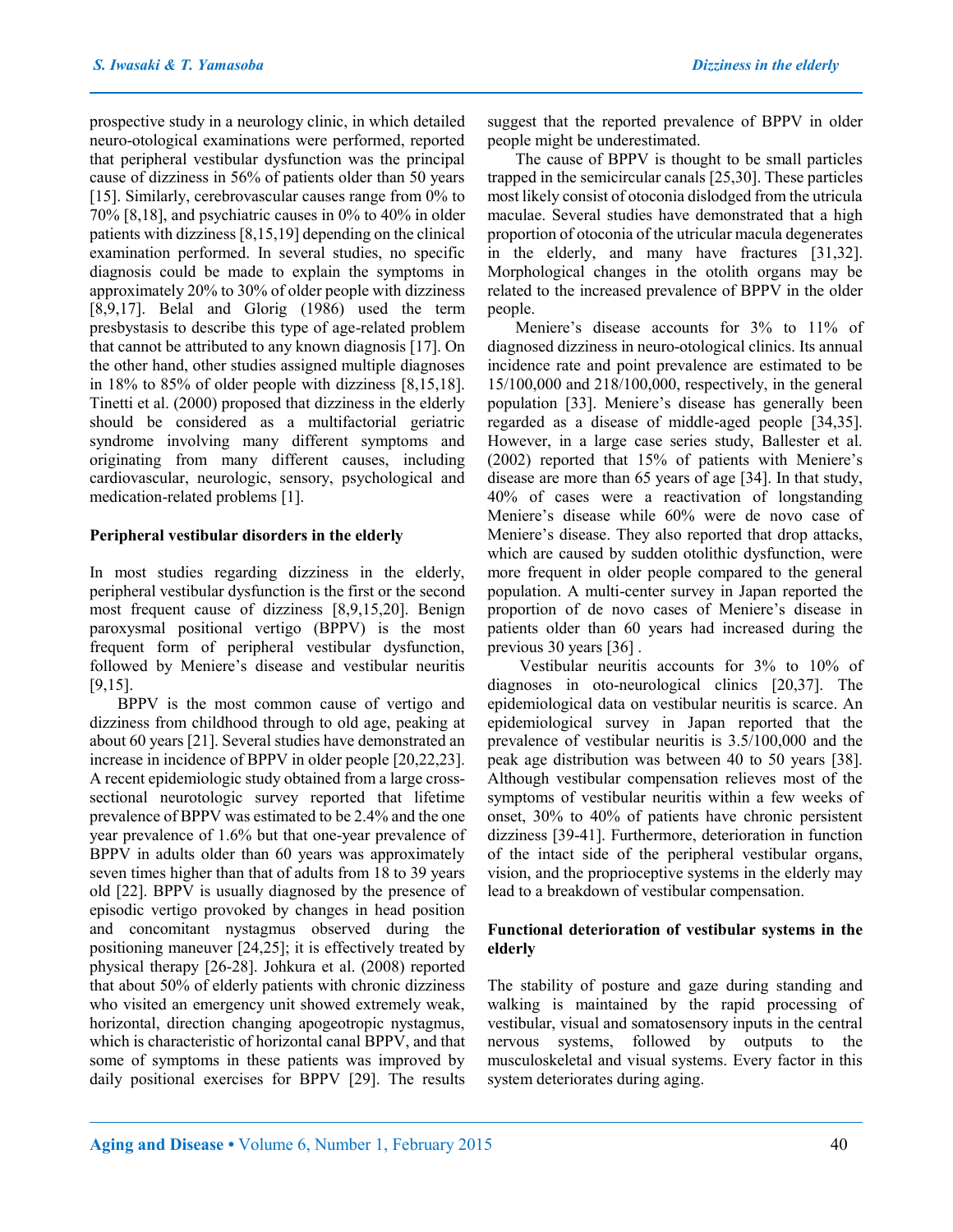

Figure 2. Age-dependent changes in amplitude and latency of oVEMPs to bone-conducted vibration. (Left panel) Amplitude of the n10 responses of oVEMP significantly decreases with age. (Right panel) Latency of the n10 responses of oVEMP significantly increases with age. The box and whisker plots show the median and quartiles (cited from ref. 54 with permission).

Age-related deterioration of peripheral vestibular function has been documented by measuring the vestibulo-ocular reflex (VOR) using rotational tests and/or caloric tests, both of which reflect function of the lateral semicircular canals [\[42-44\]](#page-7-10). Sinusoidal rotation tests in normal adults over the age of 75 years showed a decrease in VOR gain as well as the VOR time constant, especially with high velocity stimulation, as compared with young subjects [\[42\]](#page-7-10). In a longitudinal study of normal subjects older than 75 years old, a progressive decrease in VOR gain and an increase in phase lead were observed during five annual examinations [\[45\]](#page-7-11) . Another study assessing performance in sinusoidal rotational tests and caloric tests in normal subjects from 7 to 81 years old reported a decline in the response amplitude and less of a compensatory response phase with increasing age in the rotational test, while the caloric test showed no consistent trends with age [\[44\]](#page-7-12). These results suggest that age-related changes in vestibular system preferentially affect the high-frequency component of the VOR since the caloric testing reflects the low frequency component of the VOR.

Age-related deterioration of peripheral vestibular function has been demonstrated in other vestibular tests. Vestibular evoked myogenic potentials (VEMPs) are short-latency muscle responses typically recorded from the neck muscles (cVEMPs) or from the eye muscles (oVEMPs) [\[46-48\]](#page-7-13). Clinical and physiological studies have shown that cVEMPs reflect the function of the saccule and the inferior vestibular nerve whereas oVEMPs reflects the function of the utricle and the superior vestibular nerve [\[49-52\]](#page-7-14). A cross sectional study of consecutive patients ranging from 7 to 91 years old showed an age-dependent decrease in cVEMP amplitude and an increase in cVEMP latency [\[53\]](#page-7-15). Similarly, oVEMPs show an age-dependent decrease in amplitude and an increase in latency (Fig.2) [\[54\]](#page-8-0). These results suggest that the function of the otolith organs as well as their central pathway also deteriorate with increasing age. Recently, Agrawal et al. (2012) measured the function of the semicircular canals, utricle, and saccule using the head thrust test, oVEMP, and cVEMP, respectively, in healthy subjects more than 70 years old [\[55\]](#page-8-1). They showed that the function of the semicircular canals as well as the otolith organs decline with age, although the magnitude of impairment was greater for the semicircular canals than the otolith organs. However, deterioration of the results of the head thrust test might reflect an element of deterioration of oculomotor function as well as the semicircular canal function.

Age-related changes in postural stability have been examined using posturography, in which changes of the center of pressure was measured during quiet standing [\[56-59\]](#page-8-2). For estimating the role of different sensory inputs on postural control, dynamic posturography using a moving platform or a foam rubber surface have also been developed. In most studies, all measures of balance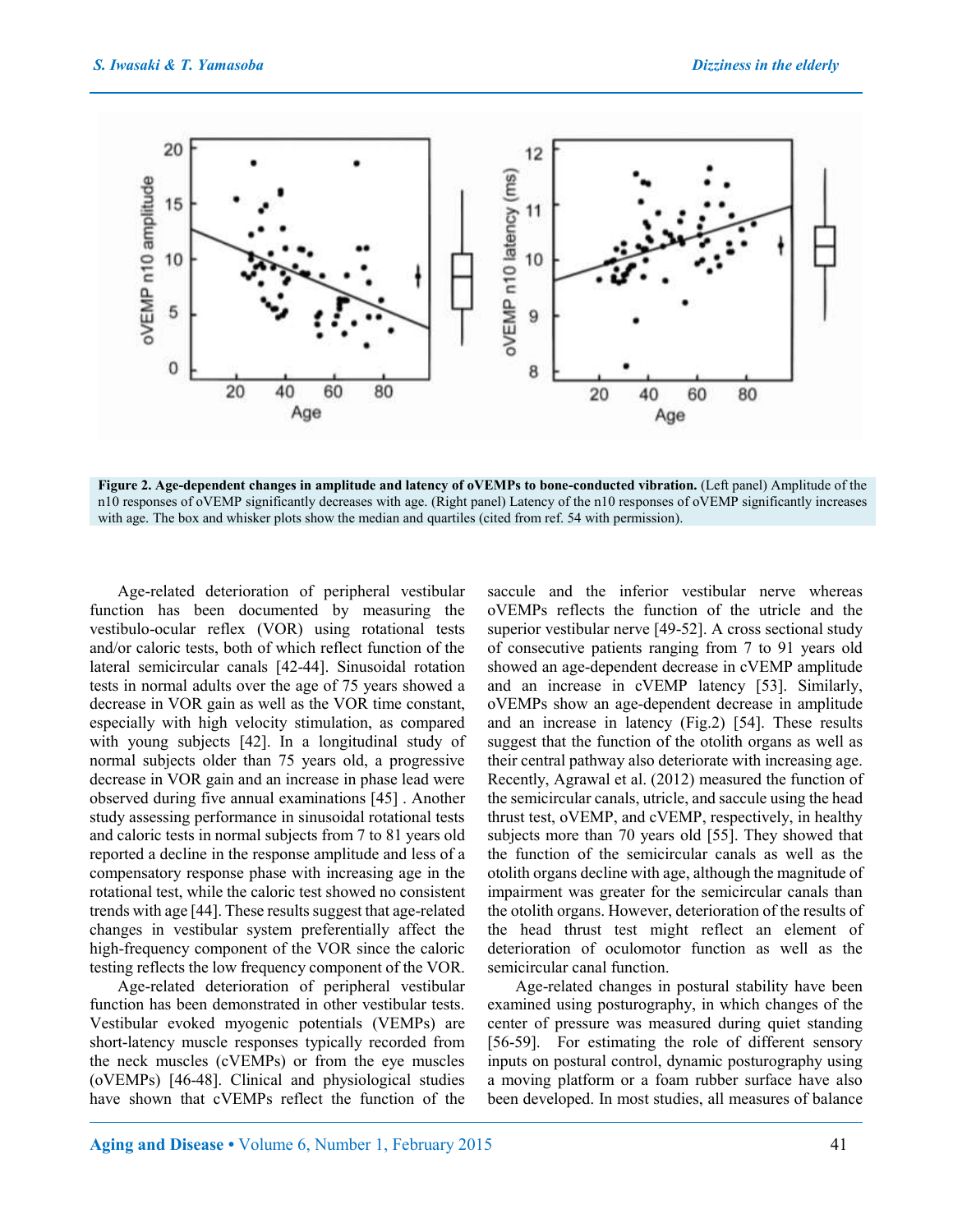performance get worse in older subjects compared with younger subjects (Fig. 3) [\[57-59\]](#page-8-3). This age-related decline in balance control is correlated with deterioration of visual, vestibular, and sensorimotor function as well as reduction in strength of the lower muscles. Teasdale et al. (1991) have demonstrated that alteration in any two of the three sensory inputs (visual, vestibular and somatosensory) had a significantly greater effect on older subjects than in younger subjects whereas alteration in one input did not have a significant effect due to age [\[59\]](#page-8-4). These results suggest that decreased inputs from the vestibular, visual and somatosensory systems in older subjects lead to a decreased capacity for compensation by the other inputs in order to maintain postural stability.



**Figure 3. Age-dependent changes in the postural stability on the foam rubber.** (Left panel) Age-dependent changes in the velocity of the center of pressure (COP) during standing with eyes closed on the foam rubber. (Right panel) Age-dependent changes in the envelopment area of the COP during standing with eyes closed on the foam rubber. Median value and interquatile ranges are shown (The data are from ref. 57).

#### **Cellular changes in aging of the vestibular system**

Hair cells and neurons in the vestibular system do not regenerate or increase basically in the mammals. A significant decrease in the number of hair cells and neurons in the vestibular system in older people has been described in the literature [\[60](#page-8-5)[,61\]](#page-8-6). Richter (1980) examined the density of vestibular hair cells and nerve cells in Scarpa's ganglia in human temporal bones from subjects aged 9 to 91 years old [\[60\]](#page-8-5). He reported a decrease in the number of vestibular hair cells after the age of 20 years old and a decrease in the number of vestibular ganglion neurons after the age of 50 years. On the other hand, Merchant et al. (2000) reported a gradual loss in the number of vestibular hair cells in all endrogans, with relative sparing of the utricle, with increasing age [\[62\]](#page-8-7). These early reports, which estimated the number of vestibular hair cells and neurons from serial sections of the temporal bones, may have been biased as they were based on several assumptions such as the spherical shape

and uniform size of the hair cells as well as the constant shrinkage and thickness of the specimen. Recently, using unbiased stereology which overcomes the shortcomings of previous methods, the number of hair cells and neurons in human temporal bones was re-evaluated [\[63](#page-8-8)[,64\]](#page-8-9). Lopez et al. (2005) examined the number of hair cells in the semicircular canals using unbiased stereology and showed that the number of hair cells was decreased by 12% in adults in their 80s and by 25% in their 90s as compared with the younger group (42 to 67 years old) [\[63\]](#page-8-8). Gopen et al. (2003) used the same method to estimate the number of hair cells in the utricle but they failed to show an agedependent decrease in the number of hair cells [\[64\]](#page-8-9). It remains unclear whether this result reflects the relative sparing of the utricle in age-related loss of hair cells [\[62\]](#page-8-7), or is due to bias caused by the paucity of the number of temporal bones examined.

In contrast to numerous reports regarding animal models of age-related hearing loss, animal models of agerelated vestibular dysfunction have rarely been reported.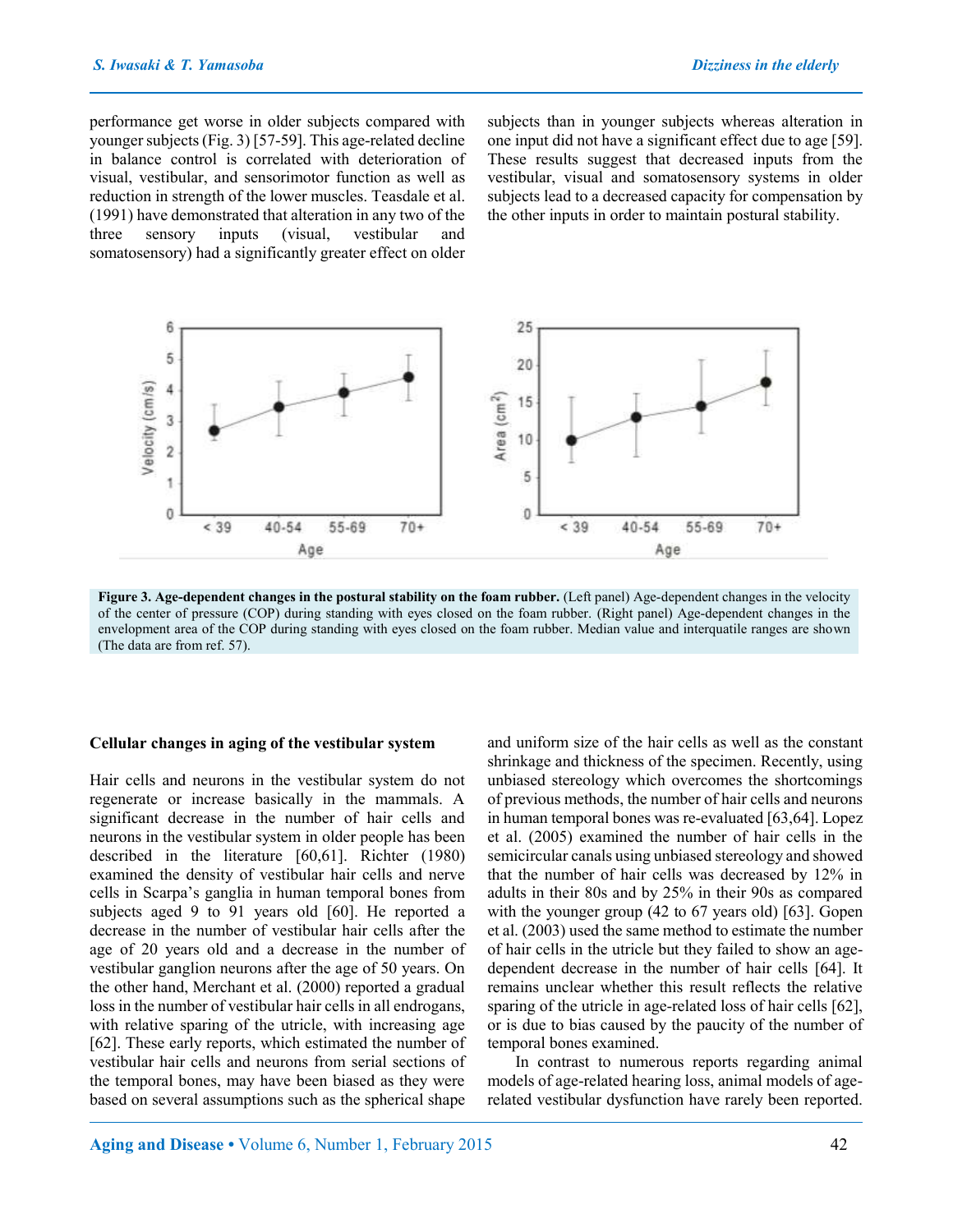Shiga et al. (2005) examined age-related changes of vestibular endorgans in C57BL/6 mice, which are considered to be an animal model of age-related hearing loss, and reported an age-related decline in hair cell density in the horizontal semicircular canals of 30%, with an associated mild decrease in the VOR gain at 0.8Hz [\[65\]](#page-8-10). Since the age-related decrease of VOR gain was not observed at the other frequencies tested, it was speculated that a differential loss of hair cell types might occur in the model mice.

The mechanism of age-related cellular loss in the vestibular endorgans is still unclear. However, the possible etiology of age-related hearing loss has been extensively studied [\[66-68\]](#page-8-11), and it is now considered to be a multifactorial condition, representing outocome of multiple intrinsic (e.g. genetic predisposition) and extrinsic (e.g. noise exposure) factors acting on the inner ear over a life time [\[66\]](#page-8-11). A number of studies using animal models have suggested that the cumulative effect of oxidative stress could induce damage to macromolecules such as mitochondrial DNA and that the accumulation of mitochondrial DNA and the decline of mitochondrial function play an important role in inducing apoptosis of the cochlear cells [\[69-71\]](#page-8-12). Genetic investigations have shown that several genes, including those related to antioxidant defense and atherosclerosis, have an association with age-related hearing loss [\[72\]](#page-8-13). Exposure to noise is known to induce excess generation of reactive oxygen species in the cochlea [\[73\]](#page-8-14). A similar accumulation of oxidative stress and damage to mitochondrial DNA may be taking place in age-related changes in the vestibular endorgans.

## **Management of dizziness in the elderly**

Since the causes of dizziness in older people are multifactorial, management of this disease should be customized according to the etiology of dizziness in each individual. Management of dizziness includes various approaches, including medical and rehabilitative ones as well as the use of prosthetic devices.

Vestibular rehabilitation was first introduced by Cawthorne and Cooksey (1946) to rehabilitate patients with vestibular disorders [\[74\]](#page-8-15). The rehabilitation includes 1) VOR adaptation exercises to assist the central nervous system to adapt to a change or loss in inputs to the vestibular system, 2) habituation exercises to reduce pathologic responses to a provoking stimulus, and 3) substitution exercises to promote the use of the remaining sensory system [\[75\]](#page-8-16). Currently, these exercises are found to be effective in treating people with dizziness caused by vestibular dysfunction, anxiety, head injury, cerebellar dysfunction, or Parkinson's disease [\[76\]](#page-8-17). The effect of

vestibular rehabilitation does not differ with respect to patients' age and gender [\[77\]](#page-8-18). Several randomized control studies have provided evidence that vestibular rehabilitation exercises are effective in improving postural control, reports of dizziness symptoms, and emotional status in dizzy patients with nonspecific causes [\[75](#page-8-16)[,78,](#page-8-19)[79\]](#page-9-0).

Various prosthetic devices have been developed to improve postural balance in the elderly. Vibrotactile feedback devices, which fit around the waist and provide augmented feedback about body tilt thorough vibration, have been shown to improve postural balance during quiet standing and walking [\[80](#page-9-1)[,81\]](#page-9-2). A tongue-placed biofeedback system which provides information about head position by electrotactile stimulation was also reported to improve head stability in space [\[82\]](#page-9-3). Vibrating insoles which enhance somatosensory input from the lower extremities have been reported to improve postural performance in the elderly [\[83\]](#page-9-4).

So far, there are no medical treatments to improve age-related deterioration of vestibular function. However, several medications have been reported to be effective in preventing age-related changes in the inner ear. Oral supplementation with mitochondrial antioxidants such as alpha-lipoic acid and coenzyme Q10 has been shown to reduce age-dependent hair cell loss in the mouse inner ear [\[71\]](#page-8-20). Caloric restriction extends the lifespan of most mammalian species by down-regulation of the expression of apoptotic genes. It has been reported to be effective for preventing age-related hearing loss in animal studies [\[84\]](#page-9-5). These new treatments which have been effective in animal studies should be applied in older patients with vestibular dysfunction in the future.

## **Acknowledgement**

We thank Dr. Chisato Fujimoto for critically reading the manuscript. This study was supported by a grant from the Ministry of Education, Culture, Sports, Science and Technology (25293347).

## **References**

- <span id="page-5-0"></span>[1] Tinetti ME, Williams CS, Gill TM (2000). Dizziness among older adults: a possible geriatric syndrome. Ann Intern Med, 132(5): 337-344.
- <span id="page-5-1"></span>[2] Graafmans WC, Ooms ME, Hofstee HM, Bezemer PD, Bouter LM, Lips P (1996). Falls in the elderly: a prospective study of risk factors and risk profiles. Am J Epidemiol, 143(11): 1129-1136.
- <span id="page-5-2"></span>[3] O'Loughlin JL, Boivin JF, Robitaille Y, Suissa S (1994). Falls among the elderly: distinguishing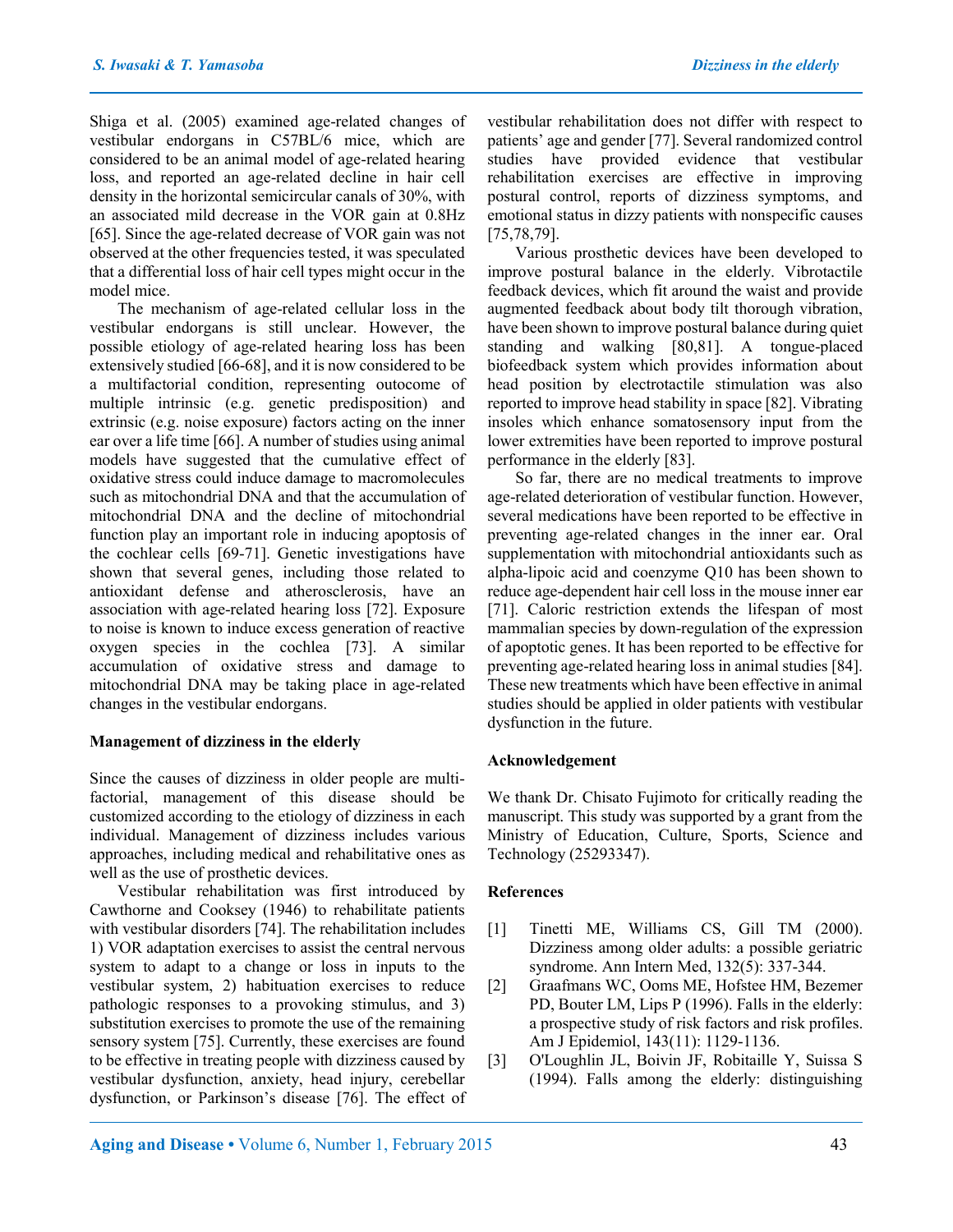indoor and outdoor risk factors in Canada. J Epidemiol Community Health, 48(5): 488-489.

- [4] Rubenstein LZ, Josephson KR (2006). Falls and their prevention in elderly people: what does the evidence show? Med Clin North Am, 90(5): 807- 824.
- [5] Stel VS, Pluijm SM, Deeg DJ, Smit JH, Bouter LM, Lips P (2003). A classification tree for predicting recurrent falling in community-dwelling older persons. J Am Geriatr Soc, 51(10): 1356-1364.
- <span id="page-6-0"></span>[6] Delbaere K, Crombez G, Vanderstraeten G, Willems T, Cambier D (2004). Fear-related avoidance of activities, falls and physical frailty. A prospective community-based cohort study. Age Ageing, 33(4): 368-373.
- <span id="page-6-1"></span>[7] Li F, Fisher KJ, Harmer P, McAuley E, Wilson NL (2003). Fear of falling in elderly persons: association with falls, functional ability, and quality of life. J Gerontol B Psychol Sci Soc Sci, 58(5): P283-290.
- <span id="page-6-2"></span>[8] Lawson J, Fitzgerald J, Birchall J, Aldren CP, Kenny RA (1999). Diagnosis of geriatric patients with severe dizziness. J Am Geriatr Soc, 47(1): 12- 17.
- <span id="page-6-3"></span>[9] Katsarkas A (1994). Dizziness in aging: a retrospective study of 1194 cases. Otolaryngol Head Neck Surg, 110(3): 296-301.
- <span id="page-6-4"></span>[10] Barin K, Dodson EE (2011). Dizziness in the elderly. Otolaryngol Clin North Am, 44(2): 437- 454, x.
- <span id="page-6-5"></span>[11] Colledge NR, Wilson JA, Macintyre CC, MacLennan WJ (1994). The prevalence and characteristics of dizziness in an elderly community. Age Ageing, 23(2): 117-120.
- <span id="page-6-6"></span>[12] Sloane PD, Coeytaux RR, Beck RS, Dallara J (2001). Dizziness: state of the science. Ann Intern Med, 134(9 Pt 2): 823-832.
- <span id="page-6-7"></span>[13] Jonsson R, Sixt E, Landahl S, Rosenhall U (2004). Prevalence of dizziness and vertigo in an urban elderly population. J Vestib Res, 14(1): 47-52.
- <span id="page-6-8"></span>[14] Neuhauser HK, von Brevern M, Radtke A, Lezius F, Feldmann M, Ziese T, Lempert T (2005). Epidemiology of vestibular vertigo: a neurotologic survey of the general population. Neurology,  $65(6)$ : 898-904.
- <span id="page-6-9"></span>[15] Davis LE (1994). Dizziness in elderly men. J Am Geriatr Soc, 42(11): 1184-1188.
- [16] Kroenke K, Lucas CA, Rosenberg ML, Scherokman B, Herbers JE, Jr., Wehrle PA, Boggi JO (1992). Causes of persistent dizziness. A prospective study of 100 patients in ambulatory care. Ann Intern Med, 117(11): 898-904.
- <span id="page-6-12"></span>[17] Belal A, Jr., Glorig A (1986). Dysequilibrium of ageing (presbyastasis). J Laryngol Otol, 100(9): 1037-1041.
- <span id="page-6-10"></span>[18] Colledge NR, Barr-Hamilton RM, Lewis SJ, Sellar RJ, Wilson JA (1996). Evaluation of investigations to diagnose the cause of dizziness in elderly people: a community based controlled study. BMJ, 313(7060): 788-792.
- <span id="page-6-11"></span>[19] Sloane PD, Hartman M, Mitchell CM (1994). Psychological factors associated with chronic dizziness in patients aged 60 and older. J Am Geriatr Soc, 42(8): 847-852.
- <span id="page-6-13"></span>[20] Neuhauser H, Leopold M, von Brevern M, Arnold G, Lempert T (2001). The interrelations of migraine, vertigo, and migrainous vertigo. Neurology, 56(4): 436-441.
- <span id="page-6-14"></span>[21] Baloh RW, Honrubia V, Jacobson K (1987). Benign positional vertigo: clinical and oculographic features in 240 cases. Neurology, 37(3): 371-378.
- <span id="page-6-15"></span>[22] von Brevern M, Radtke A, Lezius F, Feldmann M, Ziese T, Lempert T, Neuhauser H (2007). Epidemiology of benign paroxysmal positional vertigo: a population based study. J Neurol Neurosurg Psychiatry, 78(7): 710-715.
- <span id="page-6-16"></span>[23] Neuhauser HK (2007). Epidemiology of vertigo. Curr Opin Neurol, 20(1): 40-46.
- <span id="page-6-17"></span>[24] Dix MR, Hallpike CS (1952). The pathology symptomatology and diagnosis of certain common disorders of the vestibular system. Proc R Soc Med, 45(6): 341-354.
- <span id="page-6-18"></span>[25] Brandt T, Steddin S (1993). Current view of the mechanism of benign paroxysmal positioning vertigo: cupulolithiasis or canalolithiasis? J Vestib Res, 3(4): 373-382.
- <span id="page-6-19"></span>[26] Epley JM (1992). The canalith repositioning procedure: for treatment of benign paroxysmal positional vertigo. Otolaryngol Head Neck Surg, 107(3): 399-404.
- [27] Iwasaki S, Chihara Y, Ushio M, Ochi A, Murofushi T, Yamasoba T (2011). Effect of the canalith repositioning procedure on subjective visual horizontal in patients with posterior canal benign paroxysmal positional vertigo. Acta Otolaryngol, 131(1): 41-45.
- [28] Semont A, Freyss G, Vitte E (1988). Curing the BPPV with a liberatory maneuver. Adv Otorhinolaryngol, 42(290-293.
- <span id="page-6-20"></span>[29] Johkura K, Momoo T, Kuroiwa Y (2008). Positional nystagmus in patients with chronic dizziness. J Neurol Neurosurg Psychiatry, 79(12): 1324-1326.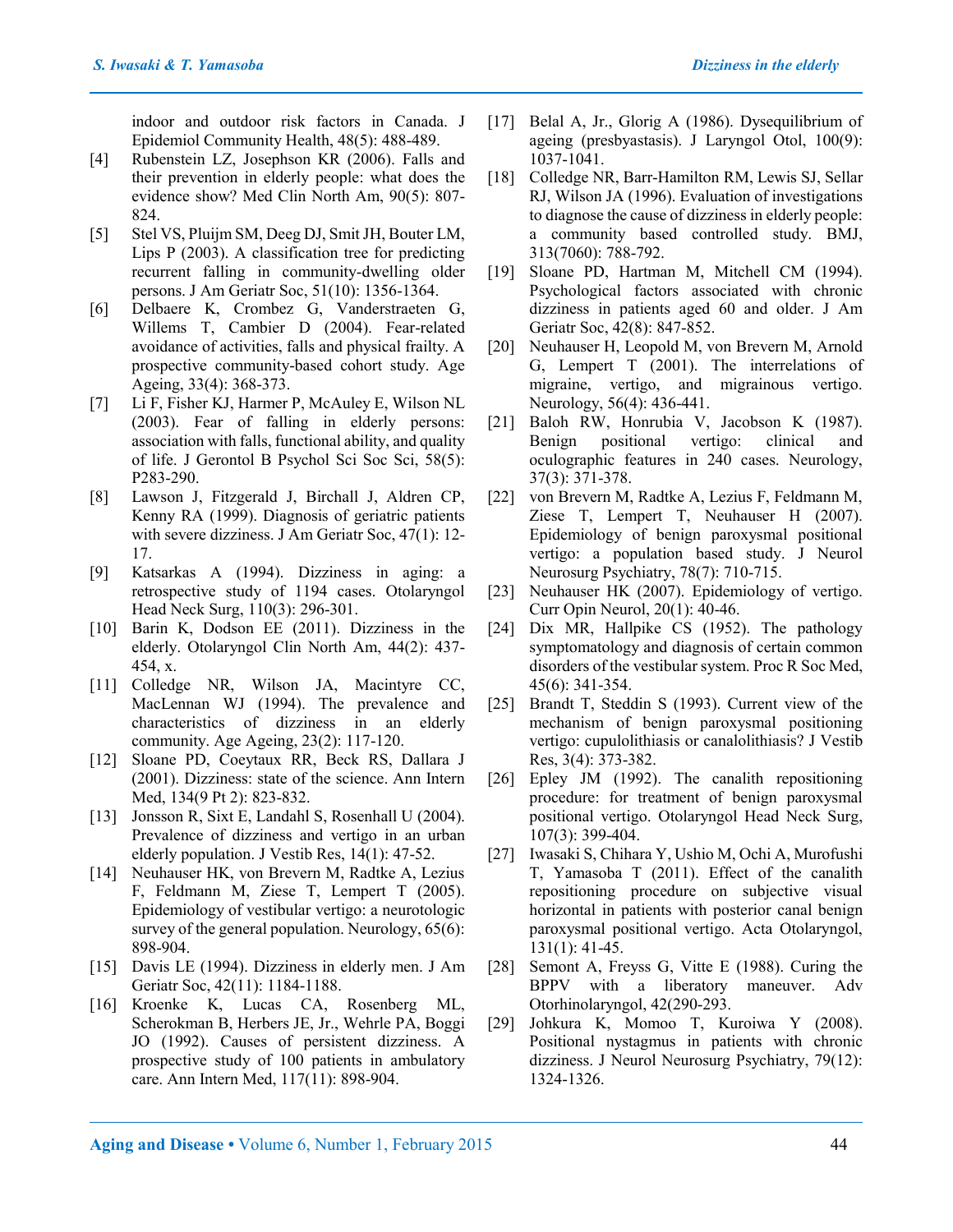- <span id="page-7-0"></span>[30] Parnes LS, McClure JA (1992). Free-floating endolymph particles: a new operative finding during posterior semicircular canal occlusion. Laryngoscope, 102(9): 988-992.
- <span id="page-7-1"></span>[31] Igarashi M, Saito R, Mizukoshi K, Alford BR (1993). Otoconia in young and elderly persons: a temporal bone study. Acta Otolaryngol Suppl, 504(26-29.
- <span id="page-7-2"></span>[32] Johnsson LG, Hawkins JE, Jr. (1972). Vascular changes in the human inner ear associated with aging. Ann Otol Rhinol Laryngol, 81(3): 364-376.
- <span id="page-7-3"></span>[33] Wladislavosky-Waserman P, Facer GW, Mokri B, Kurland LT (1984). Meniere's disease: a 30-year epidemiologic and clinical study in Rochester, Mn, 1951-1980. Laryngoscope, 94(8): 1098-1102.
- <span id="page-7-4"></span>[34] Ballester M, Liard P, Vibert D, Hausler R (2002). Meniere's disease in the elderly. Otol Neurotol, 23(1): 73-78.
- <span id="page-7-5"></span>[35] Shojaku H, Watanabe Y, Fujisaka M, Tsubota M, Kobayashi K, Yasumura S, Mizukoshi K (2005). Epidemiologic characteristics of definite Meniere's disease in Japan. A long-term survey of Toyama and Niigata prefectures. ORL J Otorhinolaryngol Relat Spec, 67(5): 305-309.
- <span id="page-7-6"></span>[36] Shojaku H, Watanabe Y, Yagi T, Takahashi M, Takeda T, Ikezono T, Ito J, Kubo T, Suzuki M, Takumida M, Takeda N, Furuya N, Yamashita H (2009). Changes in the characteristics of definite Meniere's disease over time in Japan: a long-term survey by the Peripheral Vestibular Disorder Research Committee of Japan, formerly the Meniere's Disease Research Committee of Japan. Acta Otolaryngol, 129(2): 155-160.
- <span id="page-7-7"></span>[37] Guilemany JM, Martinez P, Prades E, Sanudo I, De Espana R, Cuchi A (2004). Clinical and epidemiological study of vertigo at an outpatient clinic. Acta Otolaryngol, 124(1): 49-52.
- <span id="page-7-8"></span>[38] Sekitani T, Imate Y, Noguchi T, Inokuma T (1993). Vestibular neuronitis: epidemiological survey by questionnaire in Japan. Acta Otolaryngol Suppl, 503(9-12.
- <span id="page-7-9"></span>[39] Godemann F, Siefert K, Hantschke-Bruggemann M, Neu P, Seidl R, Strohle A (2005). What accounts for vertigo one year after neuritis vestibularis - anxiety or a dysfunctional vestibular organ? J Psychiatr Res, 39(5): 529-534.
- [40] Murofushi T, Iwasaki S, Ushio M (2006). Recovery of vestibular evoked myogenic potentials after a vertigo attack due to vestibular neuritis. Acta Otolaryngol, 126(4): 364-367.
- [41] Okinaka Y, Sekitani T, Okazaki H, Miura M, Tahara T (1993). Progress of caloric response of

vestibular neuronitis. Acta Otolaryngol Suppl, 503(18-22.

- <span id="page-7-10"></span>[42] Baloh RW, Jacobson KM, Socotch TM (1993). The effect of aging on visual-vestibuloocular responses. Exp Brain Res, 95(3): 509-516.
- [43] Paige GD (1992). Senescence of human visualvestibular interactions. 1. Vestibulo-ocular reflex and adaptive plasticity with aging. J Vestib Res, 2(2): 133-151.
- <span id="page-7-12"></span>[44] Peterka RJ, Black FO, Schoenhoff MB (1990). Age-related changes in human vestibulo-ocular reflexes: sinusoidal rotation and caloric tests. J Vestib Res, 1(1): 49-59.
- <span id="page-7-11"></span>[45] Baloh RW, Enrietto J, Jacobson KM, Lin A (2001). Age-related changes in vestibular function: a longitudinal study. Ann N Y Acad Sci, 942(210- 219.
- <span id="page-7-13"></span>[46] Chihara Y, Iwasaki S, Ushio M, Murofushi T (2007). Vestibular-evoked extraocular potentials by air-conducted sound: another clinical test for vestibular function. Clin Neurophysiol, 118(12): 2745-2751.
- [47] Iwasaki S, McGarvie LA, Halmagyi GM, Burgess AM, Kim J, Colebatch JG, Curthoys IS (2007). Head taps evoke a crossed vestibulo-ocular reflex. Neurology, 68(15): 1227-1229.
- [48] Welgampola MS, Colebatch JG (2005). Characteristics and clinical applications of vestibular-evoked myogenic potentials. Neurology, 64(10): 1682-1688.
- <span id="page-7-14"></span>[49] Murofushi T, Curthoys IS, Topple AN, Colebatch JG, Halmagyi GM (1995). Responses of guinea pig primary vestibular neurons to clicks. Exp Brain Res, 103(1): 174-178.
- [50] Kushiro K, Zakir M, Sato H, Ono S, Ogawa Y, Meng H, Zhang X, Uchino Y (2000). Saccular and utricular inputs to single vestibular neurons in cats. Exp Brain Res, 131(4): 406-415.
- [51] Iwasaki S, Chihara Y, Smulders YE, Burgess AM, Halmagyi GM, Curthoys IS, Murofushi T (2009). The role of the superior vestibular nerve in generating ocular vestibular-evoked myogenic potentials to bone conducted vibration at Fz. Clin Neurophysiol, 120(3): 588-593.
- [52] Curthoys IS, Iwasaki S, Chihara Y, Ushio M, McGarvie LA, Burgess AM (2011). The ocular vestibular-evoked myogenic potential to airconducted sound; probable superior vestibular nerve origin. Clin Neurophysiol, 122(3): 611-616.
- <span id="page-7-15"></span>[53] Brantberg K, Granath K, Schart N (2007). Agerelated changes in vestibular evoked myogenic potentials. Audiol Neurootol, 12(4): 247-253.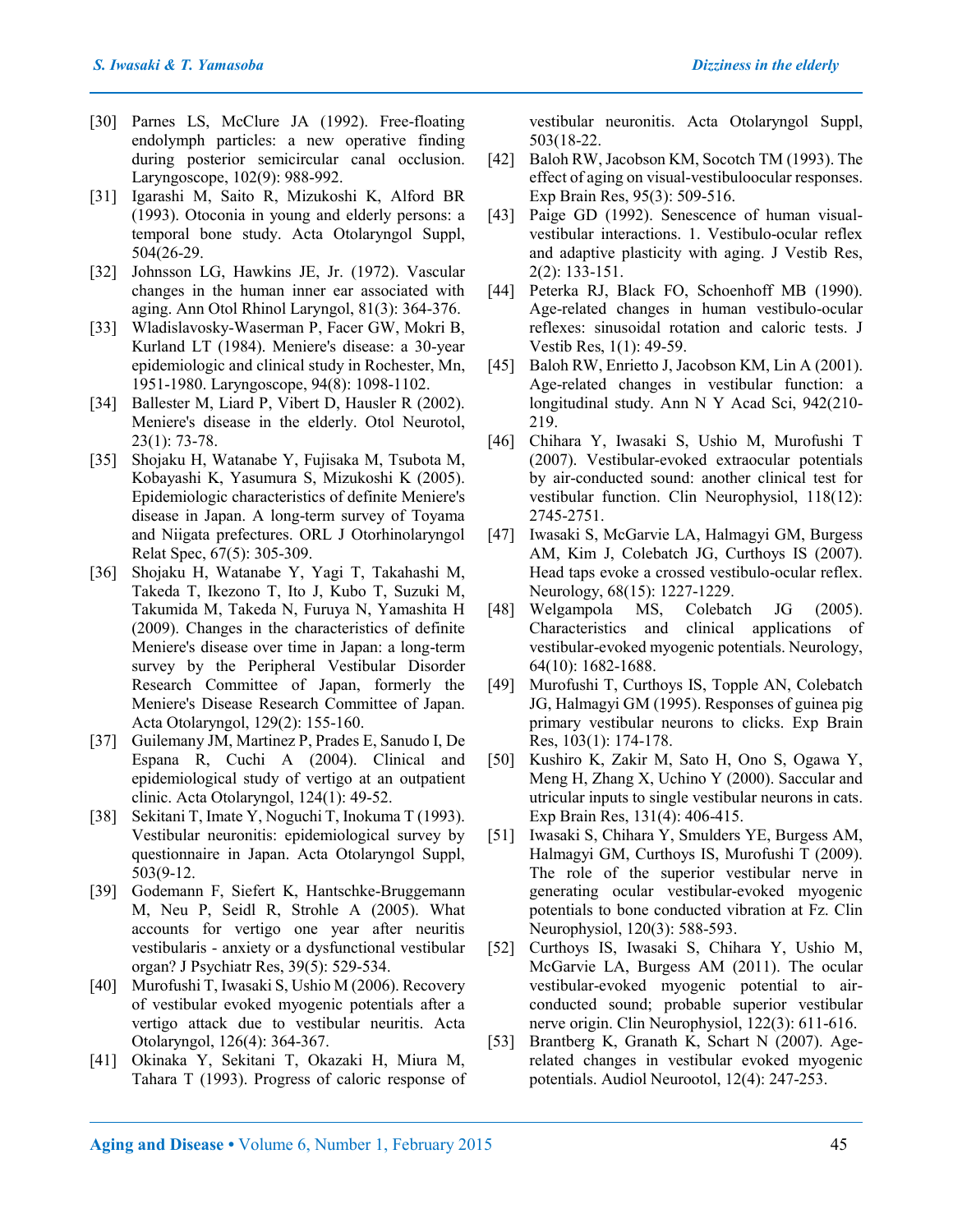- <span id="page-8-0"></span>[54] Iwasaki S, Smulders YE, Burgess AM, McGarvie LA, Macdougall HG, Halmagyi GM, Curthoys IS (2008). Ocular vestibular evoked myogenic potentials to bone conducted vibration of the midline forehead at Fz in healthy subjects. Clin Neurophysiol, 119(9): 2135-2147.
- <span id="page-8-1"></span>[55] Agrawal Y, Zuniga MG, Davalos-Bichara M, Schubert MC, Walston JD, Hughes J, Carey JP (2012). Decline in semicircular canal and otolith function with age. Otol Neurotol, 33(5): 832-839.
- <span id="page-8-2"></span>[56] Wolfson L, Whipple R, Derby CA, Amerman P, Murphy T, Tobin JN, Nashner L (1992). A dynamic posturography study of balance in healthy elderly. Neurology, 42(11): 2069-2075.
- <span id="page-8-3"></span>[57] Baloh RW, Spain S, Socotch TM, Jacobson KM, Bell T (1995). Posturography and balance problems in older people. J Am Geriatr Soc, 43(6): 638-644.
- [58] Fujimoto C, Murofushi T, Chihara Y, Ushio M, Sugasawa K, Yamaguchi T, Yamasoba T, Iwasaki S (2009). Assessment of diagnostic accuracy of foam posturography for peripheral vestibular disorders: analysis of parameters related to visual and somatosensory dependence. Clin Neurophysiol, 120(7): 1408-1414.
- <span id="page-8-4"></span>[59] Teasdale N, Stelmach GE, Breunig A (1991). Postural sway characteristics of the elderly under normal and altered visual and support surface conditions. J Gerontol, 46(6): B238-244.
- <span id="page-8-5"></span>[60] Richter E (1980). Quantitative study of human Scarpa's ganglion and vestibular sensory epithelia. Acta Otolaryngol, 90(3-4): 199-208.
- <span id="page-8-6"></span>[61] Rauch SD, Velazquez-Villasenor L, Dimitri PS, Merchant SN (2001). Decreasing hair cell counts in aging humans. Ann N Y Acad Sci, 942(220-227.
- <span id="page-8-7"></span>[62] Merchant SN, Velazquez-Villasenor L, Tsuji K, Glynn RJ, Wall C, 3rd, Rauch SD (2000). Temporal bone studies of the human peripheral vestibular system. Normative vestibular hair cell data. Ann Otol Rhinol Laryngol Suppl, 181(3-13.
- <span id="page-8-8"></span>[63] Lopez I, Ishiyama G, Tang Y, Tokita J, Baloh RW, Ishiyama A (2005). Regional estimates of hair cells and supporting cells in the human crista ampullaris. J Neurosci Res, 82(3): 421-431.
- <span id="page-8-9"></span>[64] Gopen Q, Lopez I, Ishiyama G, Baloh RW, Ishiyama A (2003). Unbiased stereologic type I and type II hair cell counts in human utricular macula. Laryngoscope, 113(7): 1132-1138.
- <span id="page-8-10"></span>[65] Shiga A, Nakagawa T, Nakayama M, Endo T, Iguchi F, Kim TS, Naito Y, Ito J (2005). Aging effects on vestibulo-ocular responses in C57BL/6 mice: comparison with alteration in auditory function. Audiol Neurootol, 10(2): 97-104.
- <span id="page-8-11"></span>[66] Yamasoba T, Lin FR, Someya S, Kashio A, Sakamoto T, Kondo K (2013). Current concepts in age-related hearing loss: Epidemiology and mechanistic pathways. Hear Res, 303(30-38.
- [67] Ohlemiller KK (2009). Mechanisms and genes in human strial presbycusis from animal models. Brain Res, 1277(70-83.
- [68] Schuknecht HF (1955). Presbycusis. Laryngoscope, 65(6): 402-419.
- <span id="page-8-12"></span>[69] Cheng AG, Cunningham LL, Rubel EW (2005). Mechanisms of hair cell death and protection. Curr Opin Otolaryngol Head Neck Surg, 13(6): 343-348.
- [70] Someya S, Yamasoba T, Kujoth GC, Pugh TD, Weindruch R, Tanokura M, Prolla TA (2008). The role of mtDNA mutations in the pathogenesis of age-related hearing loss in mice carrying a mutator DNA polymerase gamma. Neurobiol Aging, 29(7): 1080-1092.
- <span id="page-8-20"></span>[71] Someya S, Xu J, Kondo K, Ding D, Salvi RJ, Yamasoba T, Rabinovitch PS, Weindruch R, Leeuwenburgh C, Tanokura M, Prolla TA (2009). Age-related hearing loss in C57BL/6J mice is mediated by Bak-dependent mitochondrial apoptosis. Proc Natl Acad Sci U S A, 106(46): 19432-19437.
- <span id="page-8-13"></span>[72] Uchida Y, Sugiura S, Ando F, Nakashima T, Shimokata H (2011). Molecular genetic epidemiology of age-related hearing impairment. Auris Nasus Larynx, 38(6): 657-665.
- <span id="page-8-14"></span>[73] Le Prell CG, Yamashita D, Minami SB, Yamasoba T, Miller JM (2007). Mechanisms of noise-induced hearing loss indicate multiple methods of prevention. Hear Res, 226(1-2): 22-43.
- <span id="page-8-15"></span>[74] Cawthorne T (1946). Vestibular injuries. Proc R Soc Lond B Biol Sci, 39(270-273.
- <span id="page-8-16"></span>[75] Yardley L, Beech S, Zander L, Evans T, Weinman J (1998). A randomized controlled trial of exercise therapy for dizziness and vertigo in primary care. Br J Gen Pract, 48(429): 1136-1140.
- <span id="page-8-17"></span>[76] Alrwaily M, Whitney SL (2011). Vestibular rehabilitation of older adults with dizziness. Otolaryngol Clin North Am, 44(2): 473-496, x.
- <span id="page-8-18"></span>[77] Whitney SL, Wrisley DM, Marchetti GF, Furman JM (2002). The effect of age on vestibular rehabilitation outcomes. Laryngoscope, 112(10): 1785-1790.
- <span id="page-8-19"></span>[78] Yardley L, Barker F, Muller I, Turner D, Kirby S, Mullee M, Morris A, Little P (2012). Clinical and cost effectiveness of booklet based vestibular rehabilitation for chronic dizziness in primary care: single blind, parallel group, pragmatic, randomised controlled trial. BMJ, 344(e2237.